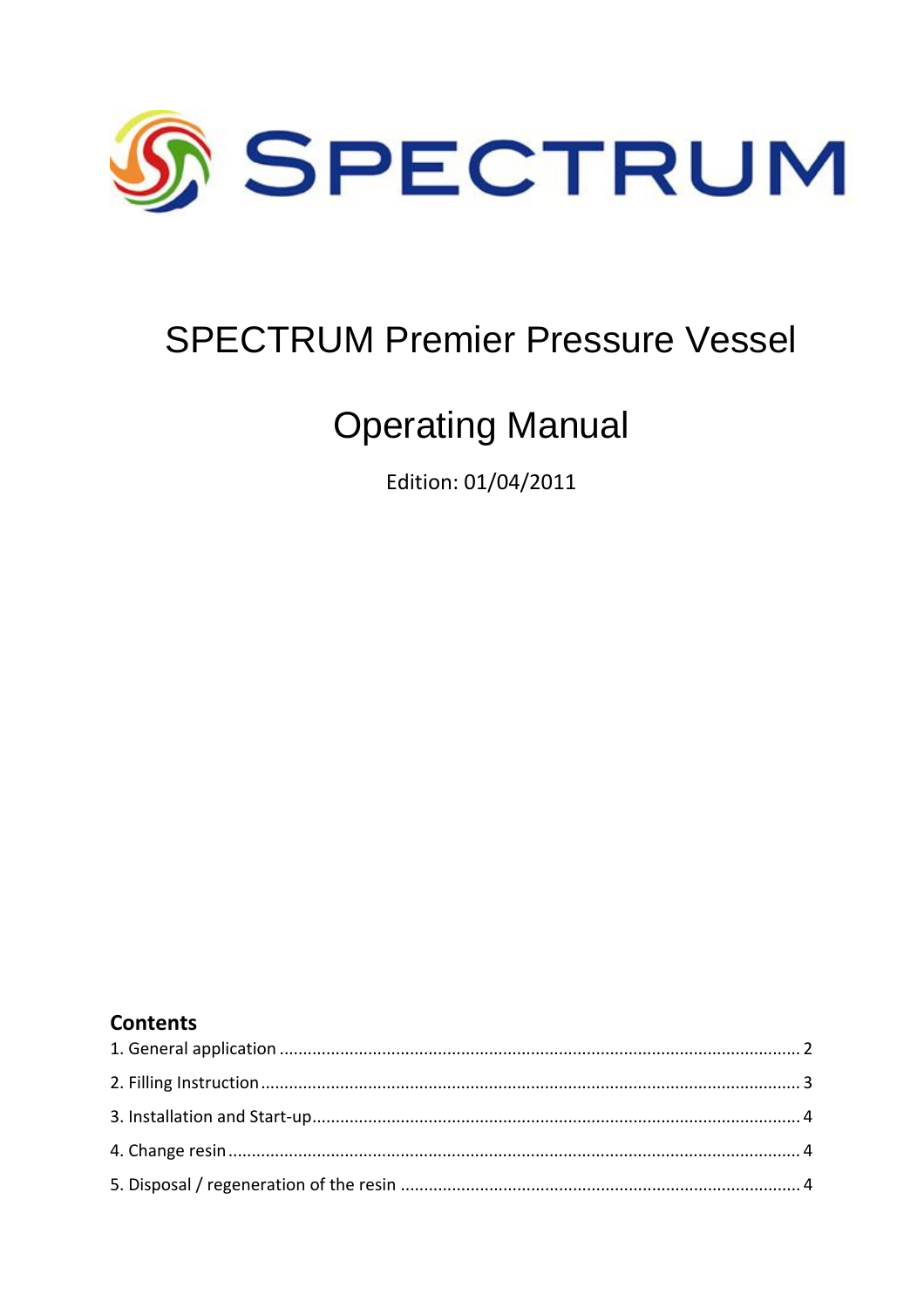#### <span id="page-1-0"></span>**1. General application**

The new SPECTRUM pressure vessel utilizes a revolutionary integrated, top and bottom plate distribution system to give up to 30% higher resin efficiencies than standard systems allow.

When the treatment of large volumes of water and other liquids is required, the SPECTRUM premier pressure vessel offers outstanding value for money, returning excellent resin savings. Enabling 100% of the resin to be used, the vessel comes with a new integrated distribution system to maximise the resin's full capacity and reduce resin channelling.

#### **Key Product Features**

- **Integrated distribution**  Not only does the special distribution system allow for higher resin yields, up to 30% more, but also saves time and money during servicing eliminating the need to re-bed the distribution system.
- **High resin efficiency** The design of the integrated distribution system means greater resin efficiency by eliminating top and bottom dead zones while also removing the likelihood of channelling.
- **Food safe** Made from 100% non-toxic recycled polypropylene materials, the pressure vessel is guaranteed food safe.
- **Maintenance made simple** With a unique resin refill system, media changes for the SPECTRUM pressure vessels are quick and simple to do.

**Improved performance - Constructed from** composite vessels offering enhanced durability. injection-moulded, thermally-welded polypropylene, the tank's strength is superior to

#### **Product Information**

| <b>Product Code</b> | Size (") | Volu |
|---------------------|----------|------|
| <b>PV-PK-717</b>    | 7 x 17   | 4.7  |
| <b>PV-PK-817</b>    | 8 x 17   | 5.6  |
| <b>PV-PK-835</b>    | 8 x 35   | 17.8 |



Volume (litres)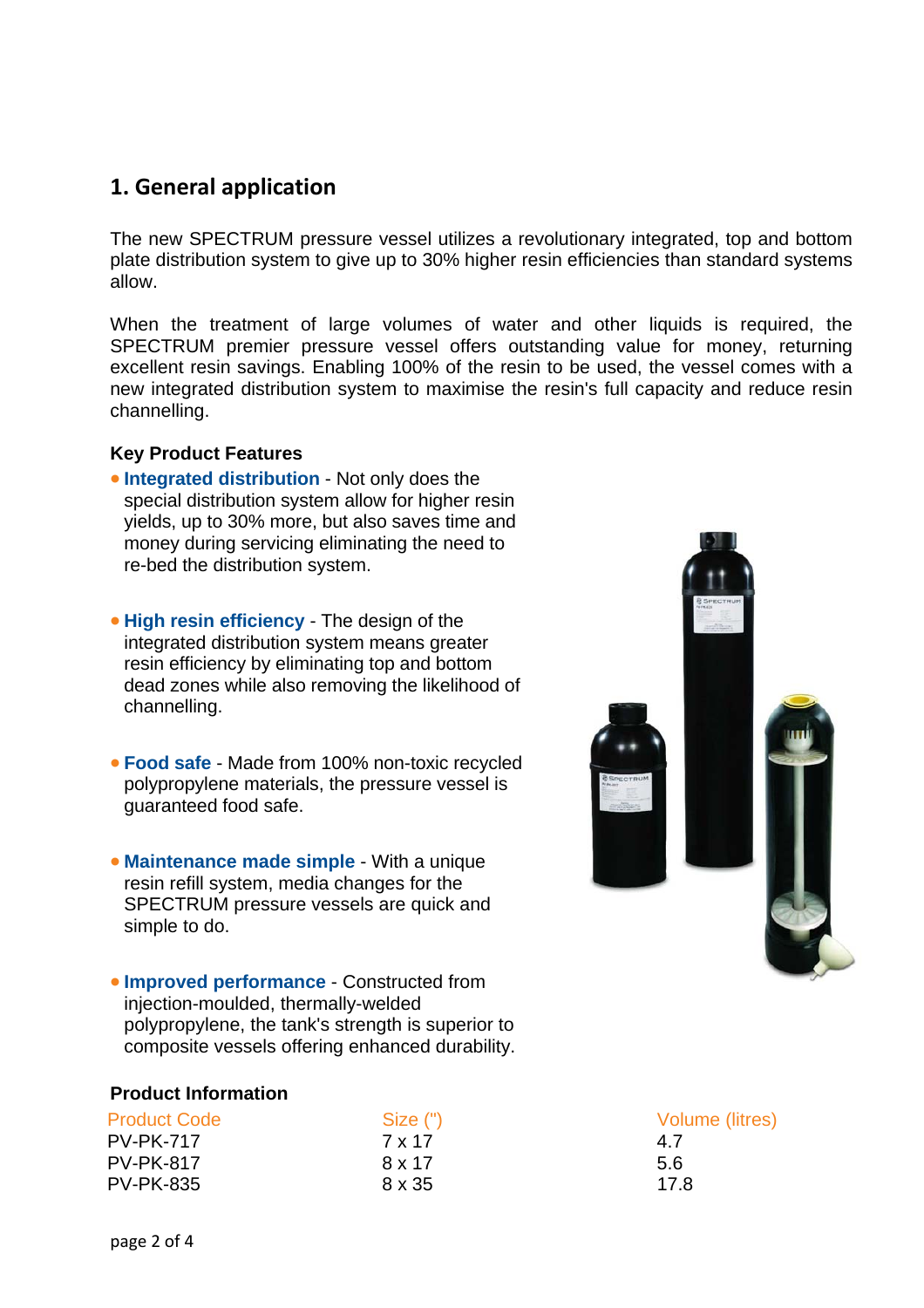## <span id="page-2-0"></span>**2. Filling Instruction**

1. Remove adapter head 2.Remove pipe adapter



**3.** Remove plug and flat sealing



**4.** Position resin funnel on distribution pipe



- **5.** Fill in resin
- **6.** Remove resin funnel
- **7.** Re‐install plug with flat sealing
- 8. Replace adapter tube on flat sealing
- **.** Screw on adapter head **9**



Note O-ring seals should be slightly greased before installation!